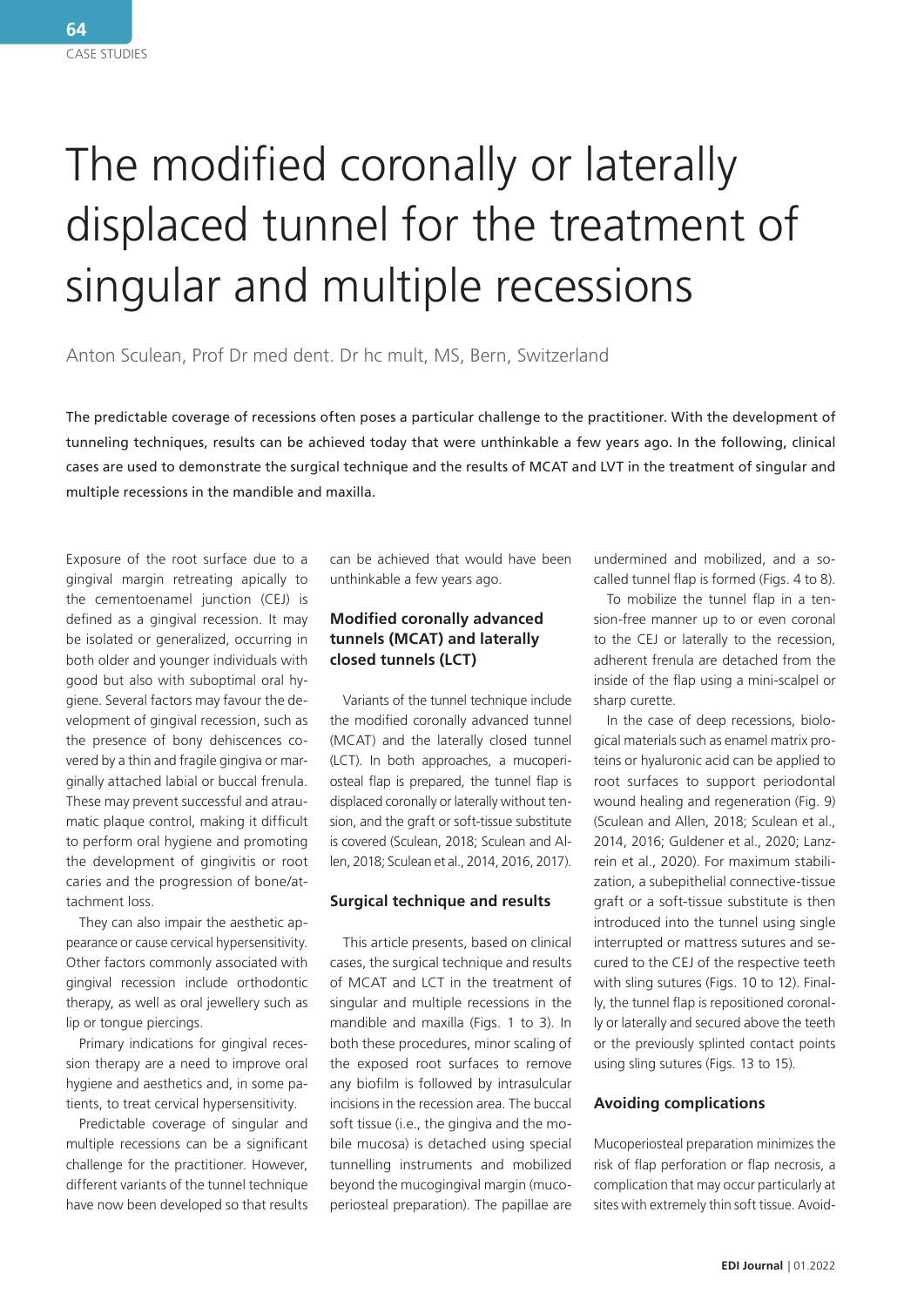

**Abb. 1:** Isolated RT2 recession in the mandibular anterior region, preoperative view. – **Abb. 2:** Multiple adjacent RT1 mandibular recessions, preoperative view. – **Abb. 3:** Multiple adjacent RT1 maxillary recessions, preoperative view. – **Abb. 4:** Tunnelled mesial papilla on tooth 31 (case shown in Fig. 1). – **Abb. 5:**  Tunnelled distal papilla on tooth 31 (case shown in Fig. 1). – **Abb. 6:** Tunnelled mesial papilla on tooth 33 (case shown in Fig. 2). – **Abb. 7:** Tunnelled distal papilla on tooth 33 (case shown in Fig. 2). – **Abb. 8:** The fully mobilized tunnel flap can be advanced mesially or distally above the recession on tooth 31 without tension (case shown in Figs. 1, 4 and 5). – **Abb. 9:** Application of hyaluronic acid to promote wound healing (case shown in Figs. 2, 6 and 7).

ing vertical and papillary incisions ensures an adequate blood supply to the mucoperiosteal flap. Tension-free coronal or lateral advancement of the tunnel allows complete or partial coverage of the soft-tissue grafts, improving their vascularization and chance of survival.

#### **The laterally closed tunnel (LCT)**

The LCT is a variant of MCAT and is primarily indicated for the treatment of deep, isolated RT1 and RT2 recessions in the mandible, where coronal displacement of

a flap is particularly difficult due to traction forces exerted by the labial ligaments and muscles (Sculean and Allen, 2018). The LCT is prepared in the same was as a MCAT, except that the wound edges are closed laterally using single interrupted sutures or double-loop sutures to cover the graft and recession (Figs. 4, 5 and 8).

For singular and multiple Miller class I, II and III recessions (current designation: RT1 and RT2 recessions), MCAT and LCT combined with a subepithelial connectivetissue graft result in a mean root coverage of 83% to 96% (Figs. 16 to 18). Recent

results have shown stable outcomes over a period of five to ten years (Fig. 18).

It has also been shown that MCAT delivers excellent results in the treatment of gingival recessions on teeth restored with crowns. The treatment yielded a mean root coverage of 92.62% one year after treatment (Sculean et al., 2017).

#### **Surgical technique and results**

In conclusion, both MCAT and LCT ensure good vascularization of the coronally or laterally advanced flap and the